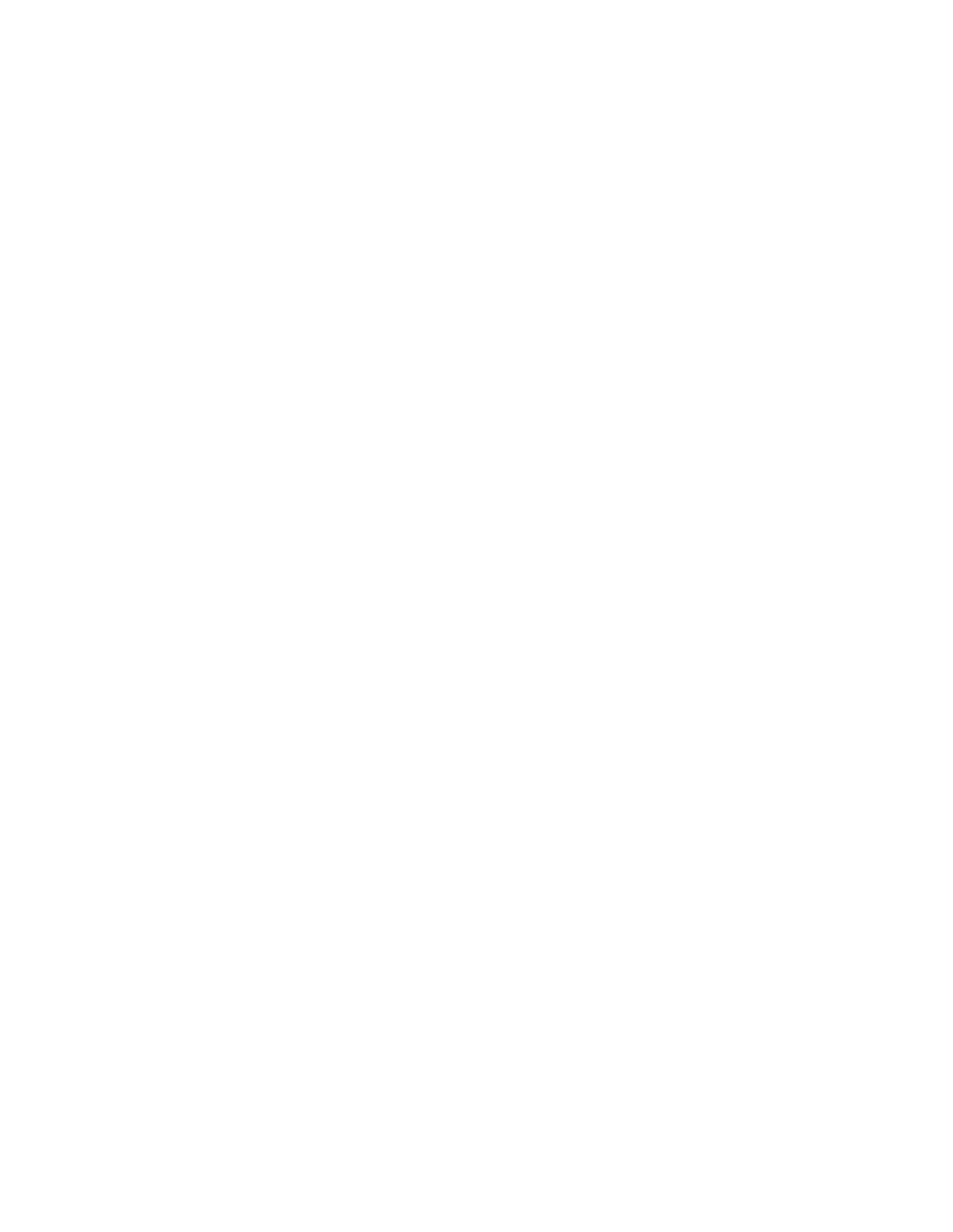#### **PREAMBLE**

On March 17, 2020, the First Judicial District suspended all in-person proceedings for the health and safety of judges, judicial staff, counsel, parties and the public. During this time, the Court's leadership has closely monitored public health guidance provided by the Centers for Disease Control and Prevention, the Pennsylvania Department of Health and the City of Philadelphia's Department of Public Health.

With the continued guidance from public health officials and current COVID-19 statistical data, the Court will resume limited in-person and hybrid proceedings on May 17, 2021, within the discretion of the individual Orphans' Court Judges consistent with the following guidelines:

• All persons shall wear a CDC compliant face mask that properly fits over the nose and mouth at all times when inside City Hall even if the person is vaccinated.

• All persons shall maintain a proper social distance of six feet from any other persons when inside City Hall.

• In Court procedures have been modified to reduce contact during hearings including requiring the use of electronic display of exhibits and wireless microphones for each attorney.

• Courtrooms have been reconfigured to ensure proper social distance seating of six feet from any other seating.

• Courtrooms have enhanced cleaning/disinfecting protocols and increased ventilation; hand sanitizer stations are located throughout City Hall and courtrooms.

• Judicial staff will ensure compliance with each courtroom's occupancy limit, which was established in accordance with public safety guidance. Livestreaming of the entire proceeding where permitted is available via YouTube.

• COVID-19 screening questions are conducted each day of every hearing participant, and appropriate contact tracing protocols are in place.

Recognizing that the pandemic is not a static event, these Protocols and Guidelines are subject to updating and revision. The Orphans' Court Division invites comments and improvements to these Protocols and Guidelines to ensure the safety of judges, judicial staff, counsel, parties, witnesses and the public.

Any comments and suggestions may be emailed to **[Sheila.Woods-Skipper@courts.phila.gov.](mailto:Sheila.Woods-Skipper@courts.phila.gov)** 

For the most recent version, please visit: <http://www.courts.phila.gov/covid-19/>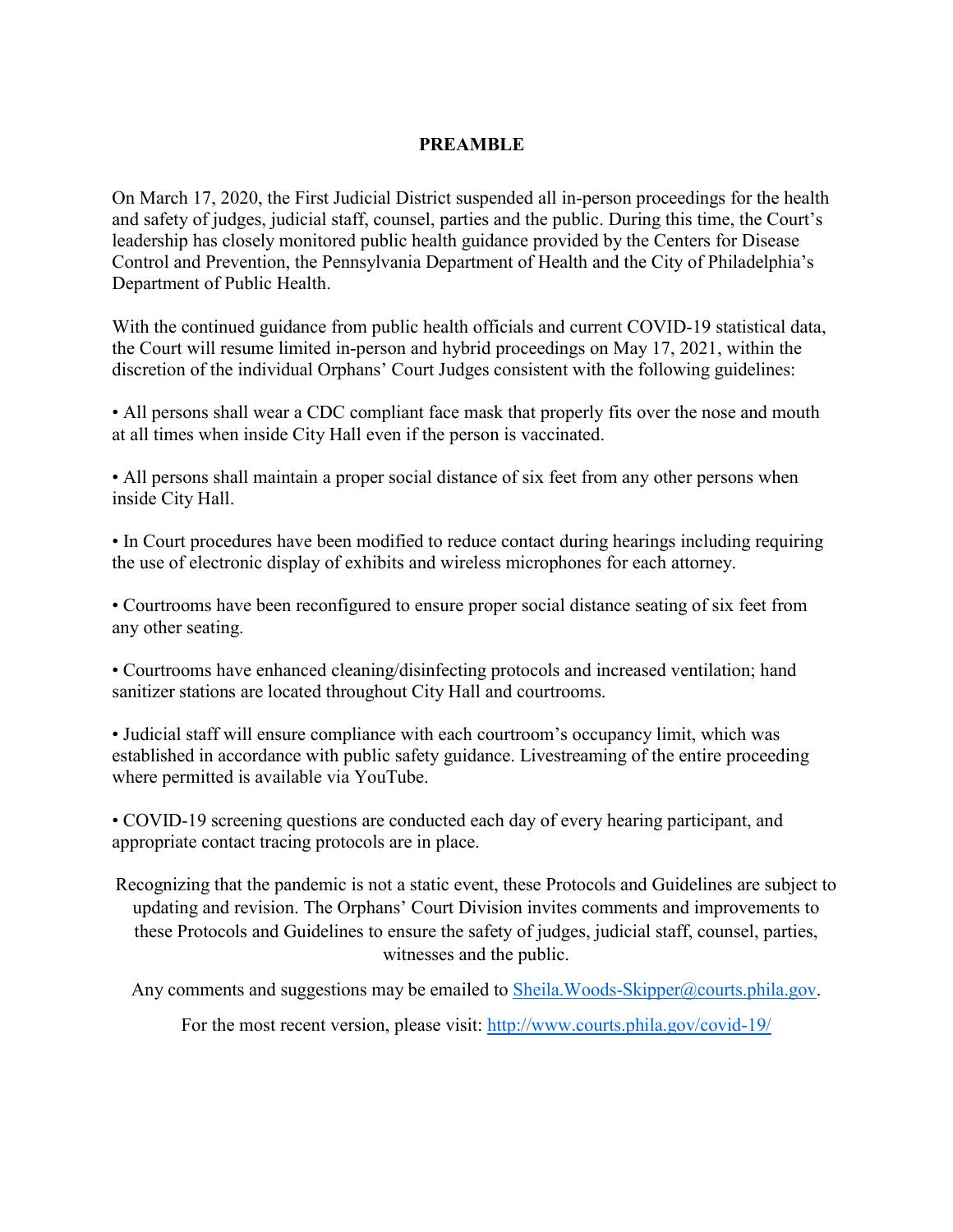### **TABLE OF CONTENTS**

|                                                          | 1              |
|----------------------------------------------------------|----------------|
| COVID-19 Protocols During In-Person Judicial Proceedings | 1              |
|                                                          | 2              |
|                                                          | $\overline{2}$ |
|                                                          | 2              |
|                                                          | 3              |
|                                                          | 3              |
|                                                          | 3              |
|                                                          | 3              |
|                                                          | 4              |
|                                                          | 4              |
|                                                          | $\overline{4}$ |
|                                                          | 5              |
|                                                          | 6              |
|                                                          | 6              |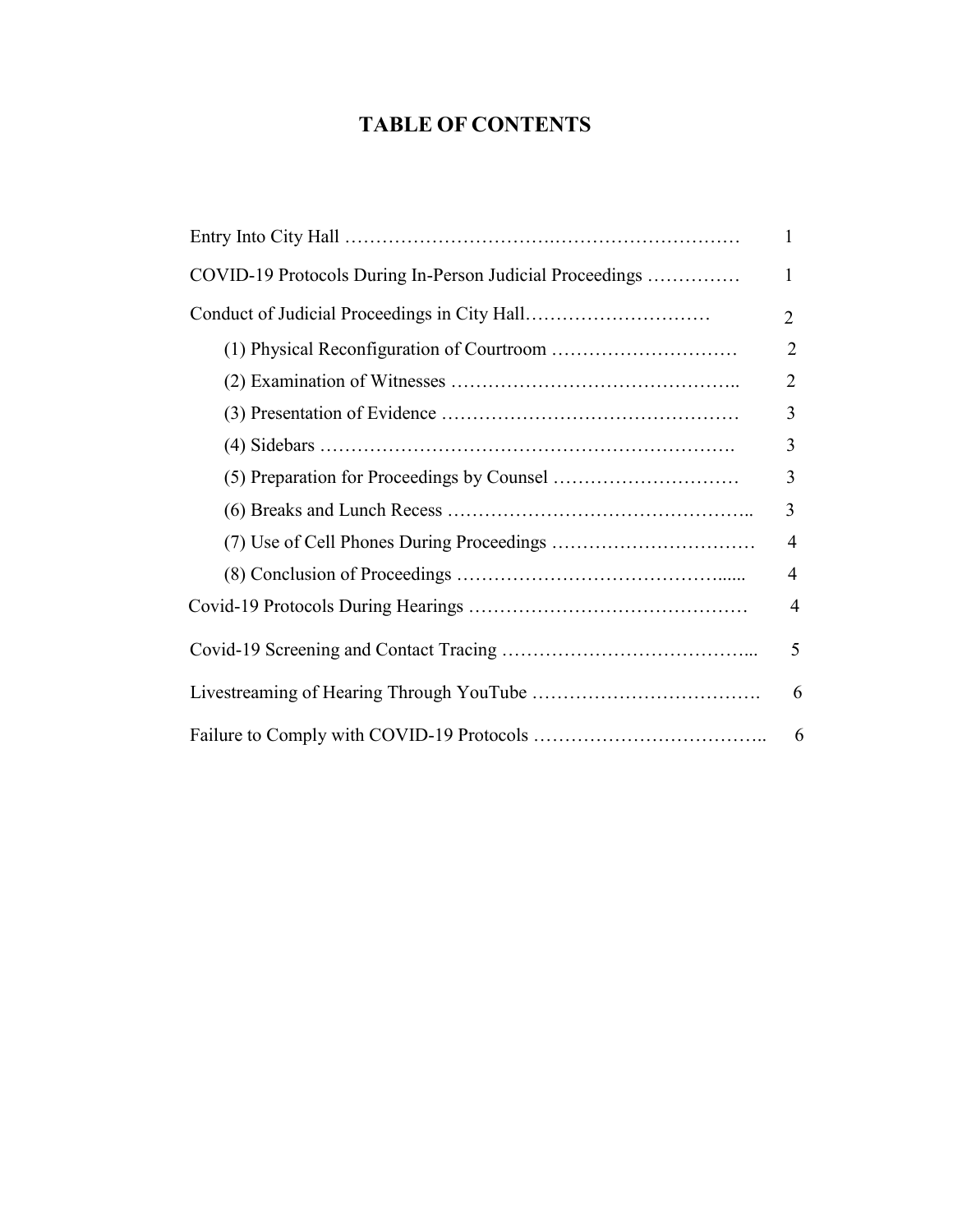#### **ENTRY INTO CITY HALL**

**Authorized badge holders** – any hearing participant that has an active, City-issued badge that allows them entry into City Hall – including counsel and legal support staff – may enter any entrance of City Hall.

**All other persons** – All other persons must enter City Hall through the public entrance in the Northeast Corner of City Hall. All persons shall provide the name of the case that requires their in-person participation in a City Hall courtroom. The guards will have a list of all proceedings that are occurring that day. The list will contain the names of the parties, lead counsel, the case number, courtroom number and presiding trial judge. The list **will not** identify the names of the witnesses who are expected to testify including any experts. Anyone denied admission to City Hall should contact counsel who summoned them to City Hall. Counsel may then notify judicial staff to arrange for the admission of that person to City Hall.

#### **COVID-19 PROTOCOLS DURING IN-PERSON PROCEEDINGS**

A face mask is mandatory whenever a person is inside City Hall even if the person is vaccinated. Thus, the presiding trial judge, all courtroom and judicial staff, counsel, parties, and witnesses must wear a CDC compliant face mask that is properly fitted over the nose and mouth when inside City Hall. No one may remove their face mask at any point. The only exception to this policy is when a person is actually drinking from a water bottle.

All persons are encouraged (but not required) to wear two face masks, *e.g.,* one surgical face mask and one cloth face mask. Participants may wear a face mask that has a clear window provided that the face mask is CDC compliant and properly fitted over the nose and mouth. Finally, a plastic face shield is not a replacement for a face mask but a plastic face shield may be worn in **combination** with a face mask. Also, a person must wear a face mask even if they are vaccinated.

All operable windows shall remain partially open during all proceedings in order to increase ventilation and bring fresh outside air into the court rooms.

Note: All participants are encouraged to wear layers of warm clothes as the temperature inside the courtroom may not reach a comfortable level during proceedings if the outside temperature is particularly cold.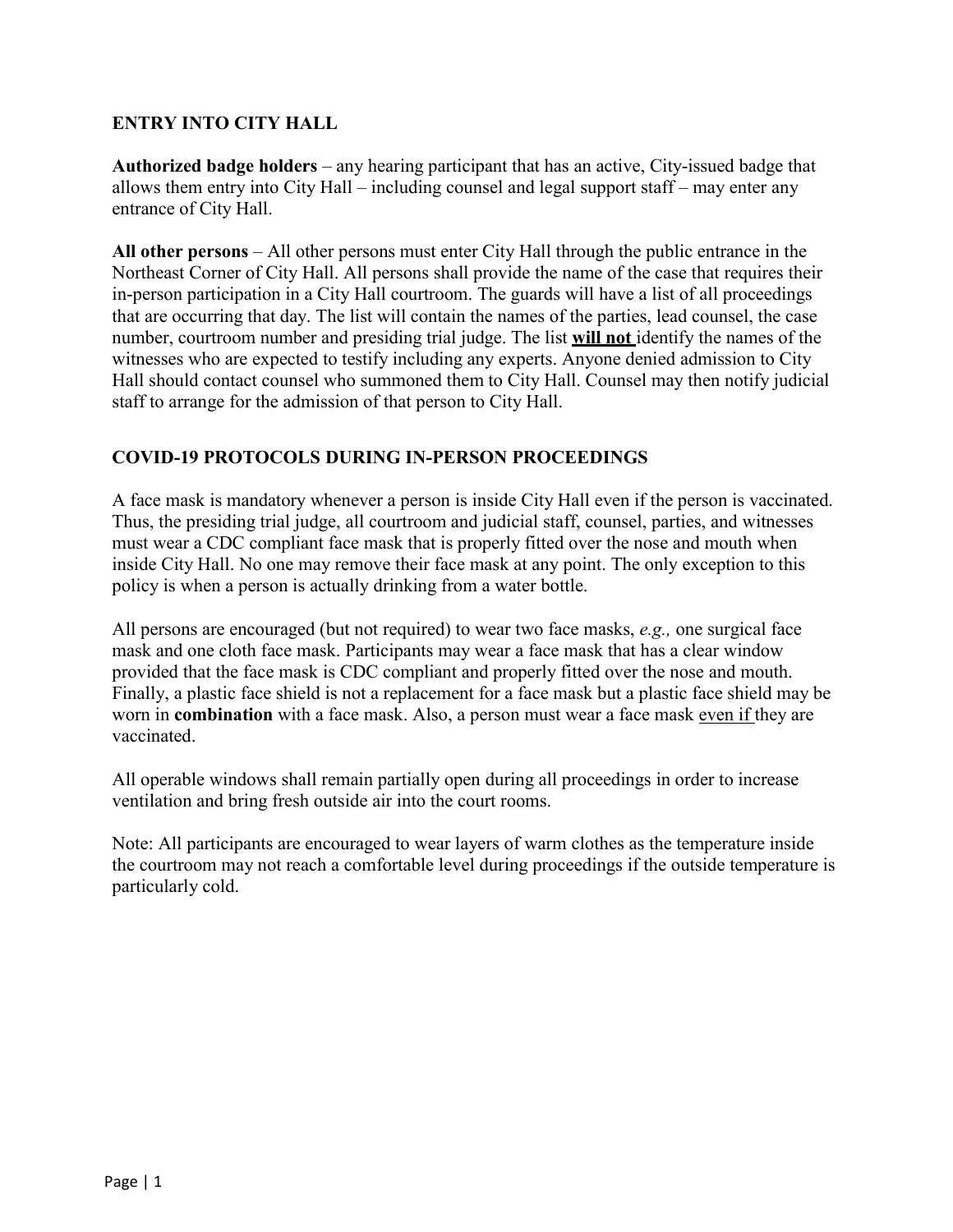#### **CONDUCT OF JUDICIAL PROCEEDINGS IN CITY HALL**

#### **Physical Reconfiguration of Courtrooms & Compliance with Social Distancing**

To comply with social distance requirements, all participants are assigned seats in the public gallery of the courtroom. No chairs shall be moved or relocated at any point during the proceeding.

All lawyers, paralegals will sit at tables where each chair is at least six feet away from any other chair<sup>1</sup>. With the approval of the presiding trial judge, counsel may move or relocate chairs and tables but any relocation must abide by social distancing requirements unless a mobile Plexiglas barrier is used. At the end of proceeding, all relocated chairs and tables shall be moved back in the original location in the "well" of the courtroom which is marked by tape on the floor.

Plexiglas is installed in areas where social distancing cannot be observed. For example, Plexiglas is installed above the court reporter (on the bench and around witness stand) because the court reporter's seat is closer than 6 feet from the presiding trial judge and testifying witness and also lower than the presiding trial judge. Mobile Plexiglas barriers are available if an unanticipated need for Plexiglas arises.

With the permission of the presiding trial judge, counsel may use a podium to make opening statements and closing arguments provided that they abide by 6 feet social distance requirements. Otherwise, counsel must remain seated when making their opening statement and closing argument.

#### **Examination of Witnesses**

All testimony must be presented in-person unless the judge and all parties have agreed to hybrid proceedings where some witnesses or persons are present by advanced communication technology such as through Zoom.

Upon entry to City Hall, the witness shall go to the assigned "trial" courtroom and follow the instructions of the court staff.

Counsel must remain seated during the entire proceeding including when examining witnesses. The ONLY exception to this requirement is that – with the permission of the presiding trial judge – counsel may use a podium to make opening statements and closing arguments provided that they abide by 6 feet social distance requirements.

All trial participants will use either microphone stands that are contactless or wireless microphones that are for the sole use of each trial participant.<sup>2</sup>

To the extent that a sequestration order is in effect, counsel must advise all trial participants to abide by any sequestration order by not watching the livestream of the trial on YouTube.

<sup>&</sup>lt;sup>1</sup> Per Public Property's guidance, the 6 feet social distance is measured from the center of one chair's seat to the center of the next chair's seat.

<sup>&</sup>lt;sup>2</sup> Judicial staff will disinfect microphones at least twice each day with either a disinfectant spray or disposable wipe.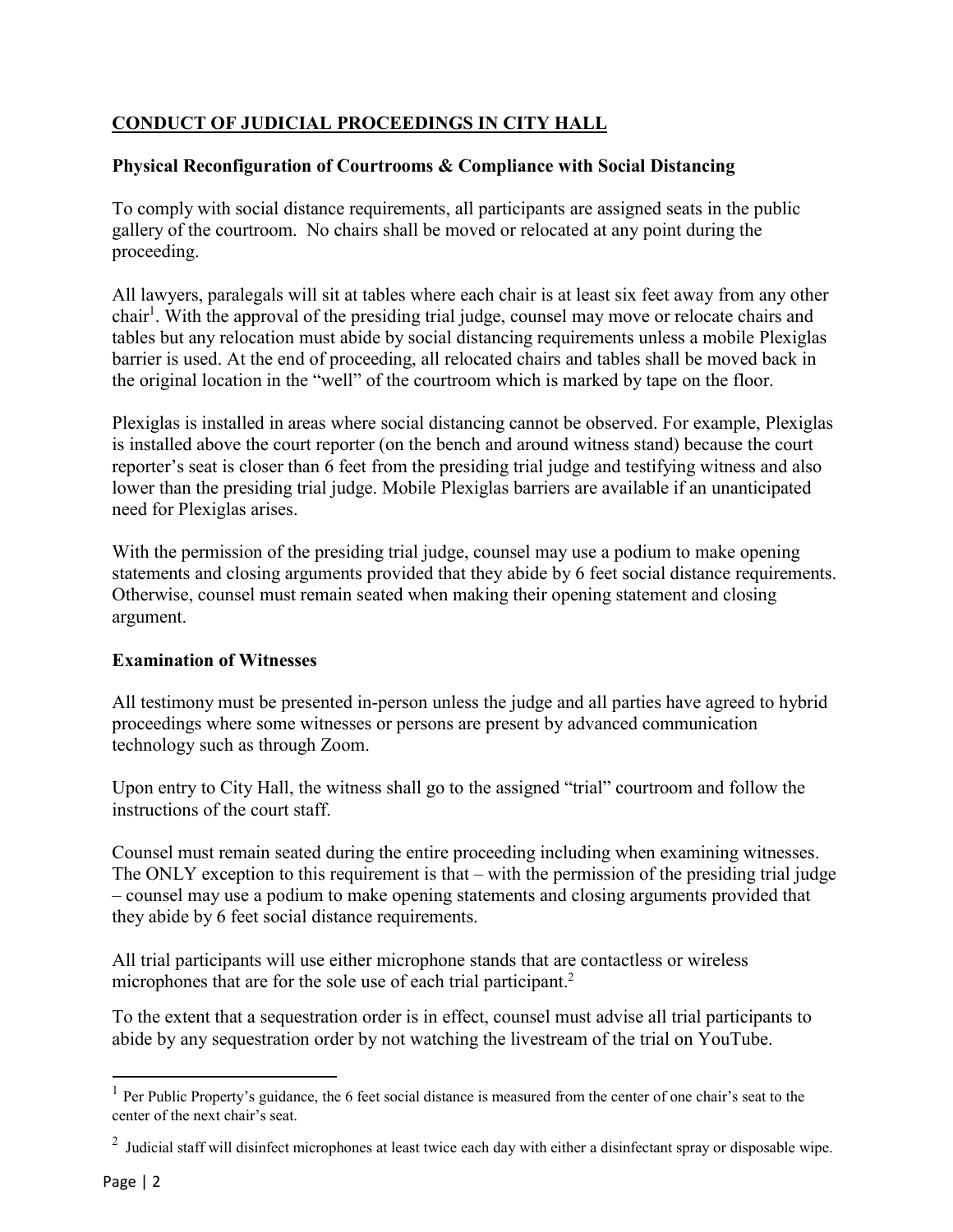#### **Presentation of Evidence**

Counsel should exchange all documents in advanced of the hearing. Counsel must display all documents and other evidence on a television or projection screen unless otherwise permitted by the presiding trial judge. If paper documents are permitted by the presiding trial judge, counsel shall ensure that there are sufficient copies for each person in the room to review including other counsel, witnesses, and the presiding trial judge. Judicial staff will distribute paper materials by utilizing rubber gloves and then handing documents to trial participants.

With the permission of the presiding trial judge, counsel may use poster boards/flip charts on an easel. Any such use must comply with social distance requirements.

#### **Sidebars are Strongly Discouraged**

Sidebars are strongly discouraged during the proceeding. Counsel must raise all evidentiary and other hearing issues with the presiding trial judge before the proceeding commences, during any recess, or after the hearing adjourns for the day. In the limited circumstance when a sidebar is required during the examination of a witness, judicial staff shall announce a recess and remove the witness from the witness stand. The presiding trial judge should not confer with counsel during a sidebar in a manner that would violate social distance requirements.

#### **Preparation for Proceedings by Counsel**

Courtrooms have been reconfigured to comply with COVID-19 protocols. As such, counsel are encouraged to see the "trial" courtroom before the hearing commences by emailing Dwight Pettigrew at [Dwight.pettigrew@courts.phila.gov.](mailto:Dwight.pettigrew@courts.phila.gov)

Counsel must comply with the courtroom occupancy limits. Judicial staff will strictly monitor and enforce these occupancy limits during trial. Any persons that exceed the will not be admitted into the courtroom, and will be directed to sit outside of courtroom or wait outside of courtroom to observe the trial through the livestream on YouTube where permitted. The livestream is available at:

<https://www.courts.phila.gov/livestreams/>

#### **Breaks and Lunch Recess**

**No** hearing participant may eat inside or **outside the courtroom** within City Hall. All hearing participants includes lawyers, parties, court reporters, jurors, judicial staff and judges. All of these individuals must eat **outside of City Hall**.

During any breaks or recesses, hearing participants must remain in their seat in the courtroom or leave City Hall; no person may loiter in the hallways of City Hall.

No person may remove their face mask while they are on a break or recess in City Hall. Persons may only remove their face mask when they are outside of City Hall.

Courtroom participants must abide by all posted City of Philadelphia guidance regarding the use of public bathrooms. Such guidance is publicly posted outside of each public bathroom.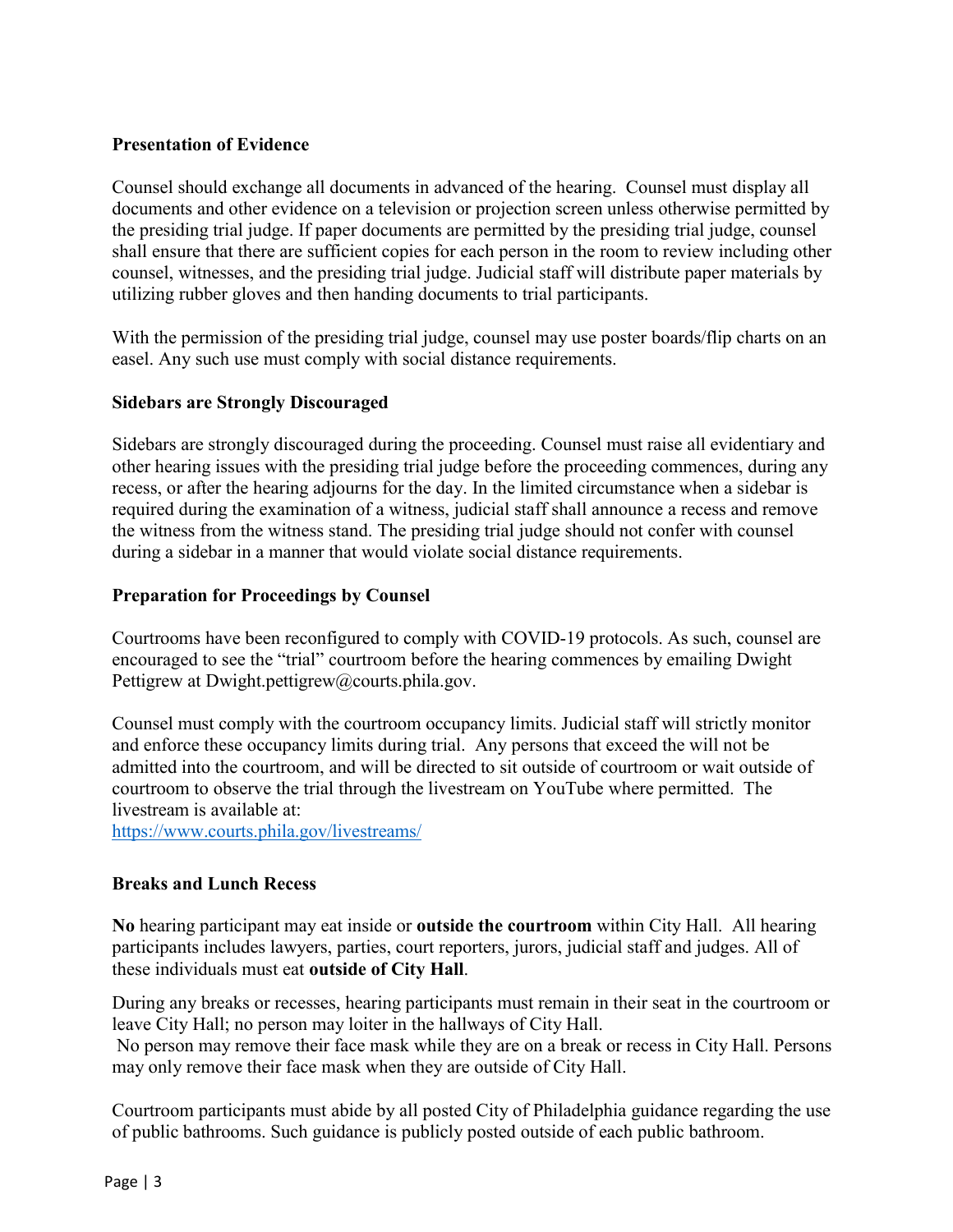Courtroom participants are not permitted to use any bathrooms located within a courtroom complex, *i.e.*, in the robing room area.

#### **Use of Cell Phones During the Hearing**

In order to reduce the time between witnesses who are called to testify, counsel **with permission of the presiding judge** may use their cell phones during the hearing to text or email with any other counsel, legal support staff or witnesses. Such communication with witnesses shall be limited to instructing when the witness should enter City Hall. Counsel also may use cell phones to text or email with any other counsel during the proceeding about stipulations, scheduling issues and other hearing related issues.

#### **Conclusion of Proceeding**

At the conclusion of the proceeding, all seats and chairs that may have been moved in the "well" of the court with the presiding trial judge's permission shall be returned to their original location as outlined on the floor with tape.

#### **COVID-19 PROTOCOLS DURING HEARINGS**

#### **Every Hearing Participant Must Wear A Face Mask At All Times When Inside City Hall Even If They Are Vaccinated**

At all times when inside City Hall, every hearing participant must wear a CDC compliant face mask that is properly fitted over the nose and mouth. This requirement applies to counsel, parties, parties' representatives, witnesses, experts, AV technicians, court reporters, judicial staff and the presiding trial judge. A person must wear a face mask even if they are vaccinated.

No hearing participant may remove their face mask at any point while they are inside City Hall. Thus, counsel may not remove their face mask when conducting examination of a witness; similarly, a witness may not remove their face mask when testifying from the witness chair.

Hearing participants are encouraged (but not required) to wear two face masks, *e.g*., one surgical face mask and one cloth face mask. The wearing of two face masks approximates a single N95 face mask that filters more than 95% of particulates carrying the COVID-19 virus.

Participants may wear a face mask that has a clear window provided that the face mask is CDC compliant and properly fitted over the nose and mouth. Finally, a plastic face shield is not a replacement for a face mask but may be worn in **combination** with a face mask.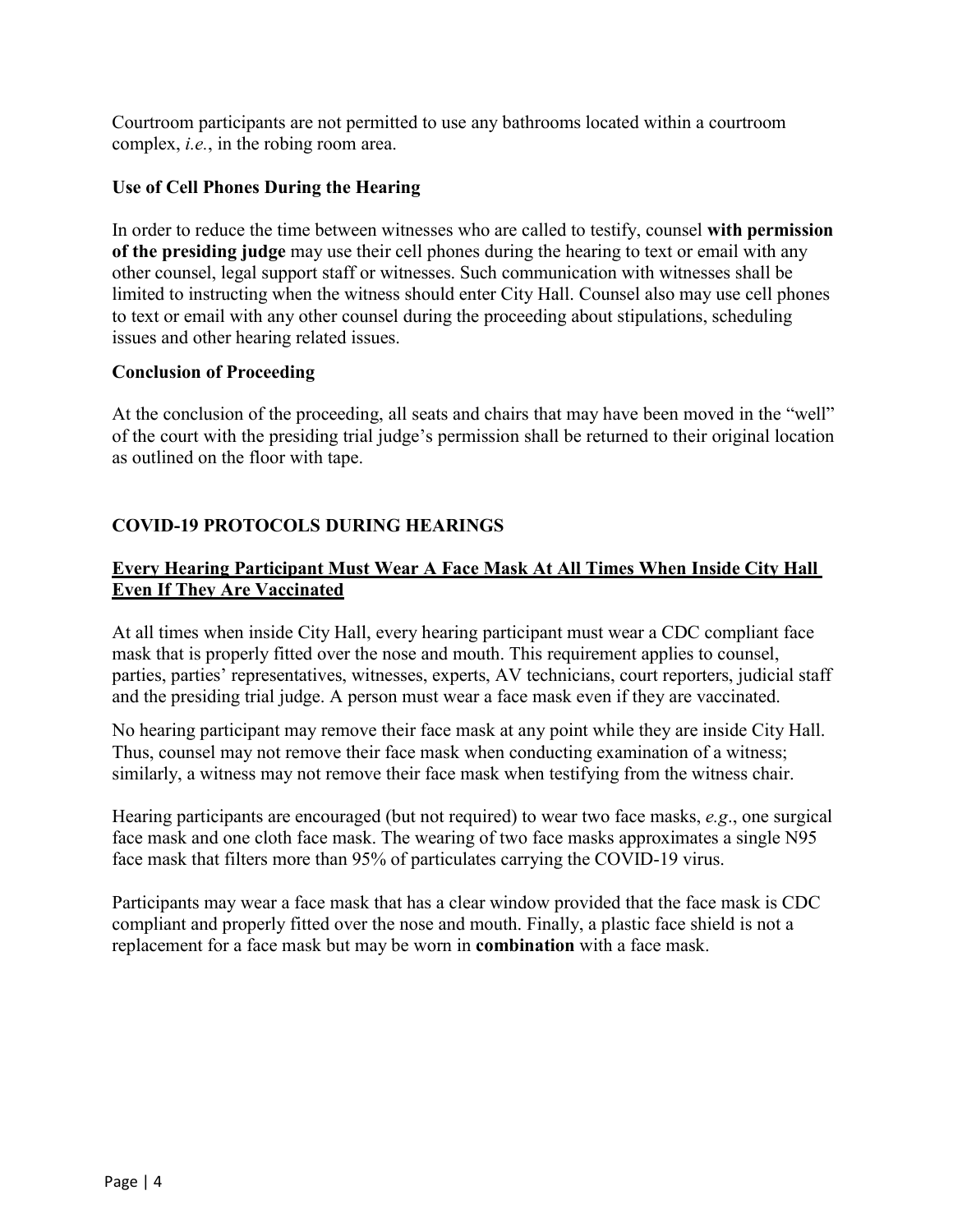#### **Operable windows shall remain partially open during the entire proceeding**

Every courtroom has operable windows that shall remain partially open during the entire proceeding in order to increase ventilation and bring fresh outside air into the courtroom.

Hearing participants are encouraged to wear layers of warm clothes as the temperature inside the courtroom may not reach a comfortable level during trial if the outside temperature is particularly cold.

#### **Cleaning and disinfecting protocols**

Each courtroom has enhanced cleaning and disinfecting protocols that will be performed by City employees in accordance with CDC guidelines.

Hand sanitizer bottles will be placed immediately inside the entrance to each courtroom as well as on the judicial staff's desk inside the courtroom. Disinfectant spray or disposable wipe will be used by judicial staff to disinfect the witness chair after each witness testifies and as appropriate for other surfaces throughout the proceeding.

#### **Water coolers have been removed; small water bottles are available upon request**

All water coolers have been removed from courtrooms; hearing participants will be provided small bottles of water upon request.

#### **Judicial staff must enforce the agreed upon occupancy limit for each courtroom**

Each courtroom has a strict occupancy limit. During a pre-trial conference, counsel must agree to the occupancy limit for the assigned "trial" courtroom. As a result, the only persons permitted inside the courtroom during the proceedings are the previously agreed upon number of counsel, parties and client representatives. Any persons that exceed the number previously agreed by counsel at the pre-trial conference cannot be admitted into the courtroom, and shall be directed to observe the trial through the livestream on YouTube where allowed.

#### **COVID-19 SCREENING AND CONTACT TRACING**

The Court has contact tracing protocols that must be followed by all participants. Counsel are required to conduct a daily COVID-19 screening for every person that they require to participate in-person during the proceeding. If any person answers "yes" to any of the screening questions, counsel must advise the presiding trial judge's staff so that appropriate action can be taken. For each person that counsel requires to participate in-person during trial, counsel shall maintain a list of each person's name, email address and cell phone number, which shall be provided to judicial staff upon request.

Judicial staff shall maintain a daily record of every court employee who was in the courtroom including the court reporter and interpreters. A sign in sheet or log with contact information shall be maintained of everyone who enters the courtroom.